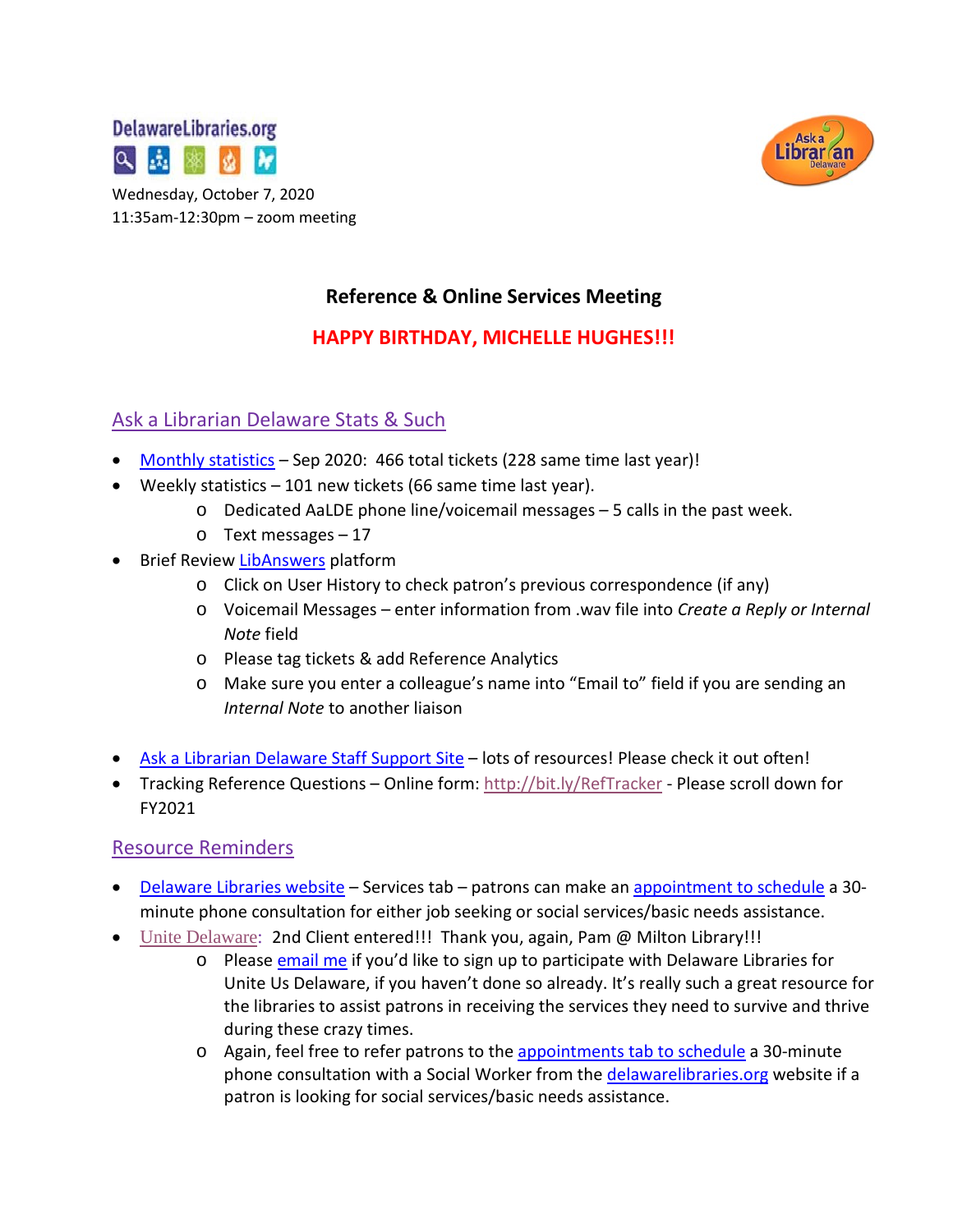• [DLC Consortium Site:](https://consortium.lib.de.us/) The DLC Consortium is your "one-stop shop" for information and marketing materials for the available resources and services Delaware Libraries offers.

# DLC Team Updates

- [CloudSource OA](https://www.sirsidynix.com/cloudsource-oa-public/) SirsiDynix new resource featuring open access journal articles and other open access publications
	- o Joined the pilot program please check out their [demo site](https://salesdemo1.psst-sales.sirsidynix.com/client/en_US/csoa/)
- Testing WorkFlows version 3.7 on test server
	- o Please use a different computer than what is used for live circulation transactions!
	- o Please submit the [google form](https://docs.google.com/forms/d/e/1FAIpQLSdK5uy6y7o0h5d8Eh-15R2fOe5Cl0USLrAOlzGSVFDBCMFSeQ/viewform) NLT this Friday, October 9, 2020
- Upgrade to WorkFlows 3.7 scheduled for October 11, 2020
- Cape Henlopen student accounts have been added into WorkFlows
	- o Profile name is VK12STU Please DO NOT MODIFY these profiles or accounts

#### Other Updates/Reminders

- o [ReferenceUSA](https://www.referenceusa.com/Static/TermsAndConditions/True/1154f214-e37f-4b45-a4c2-c040c10b60bc/https%5E3a%5E2f%5E2fwww.referenceusa.com%5E2f/ValidReferringUrlChallengeRequired) is now Data Axle Reference Solutions and accessible from the Delaware Libraries [eMedia](https://lib.de.us/emedia/) page.
- o Newark sent in examples of various printing requests from patrons they are filling via curbside! Excellent customer service assisting patrons beyond books!

Agenda item I forgot to mention in the meeting -

### Virtual Conference Spotlight

- [MLA/DLA Conference](https://www.mladlacon.com/conference) kicked off yesterday, October 6, 2020
	- o Conference sessions are scheduled between now and January 2021
- North American Virtual Reference Conference
	- o As mentioned in the September meeting, the Collaborative Virtual Reference group I am affiliated with is planning a virtual reference conference/webinar series scheduled for February 23-25, 2021. The theme is *Adaptability: Thriving in Uncertain Times*. Stay tuned for the call for proposals early November! If you'd like to check out the archives for the 2019 conference, please visit [this website.](https://sites.google.com/view/navrconference/)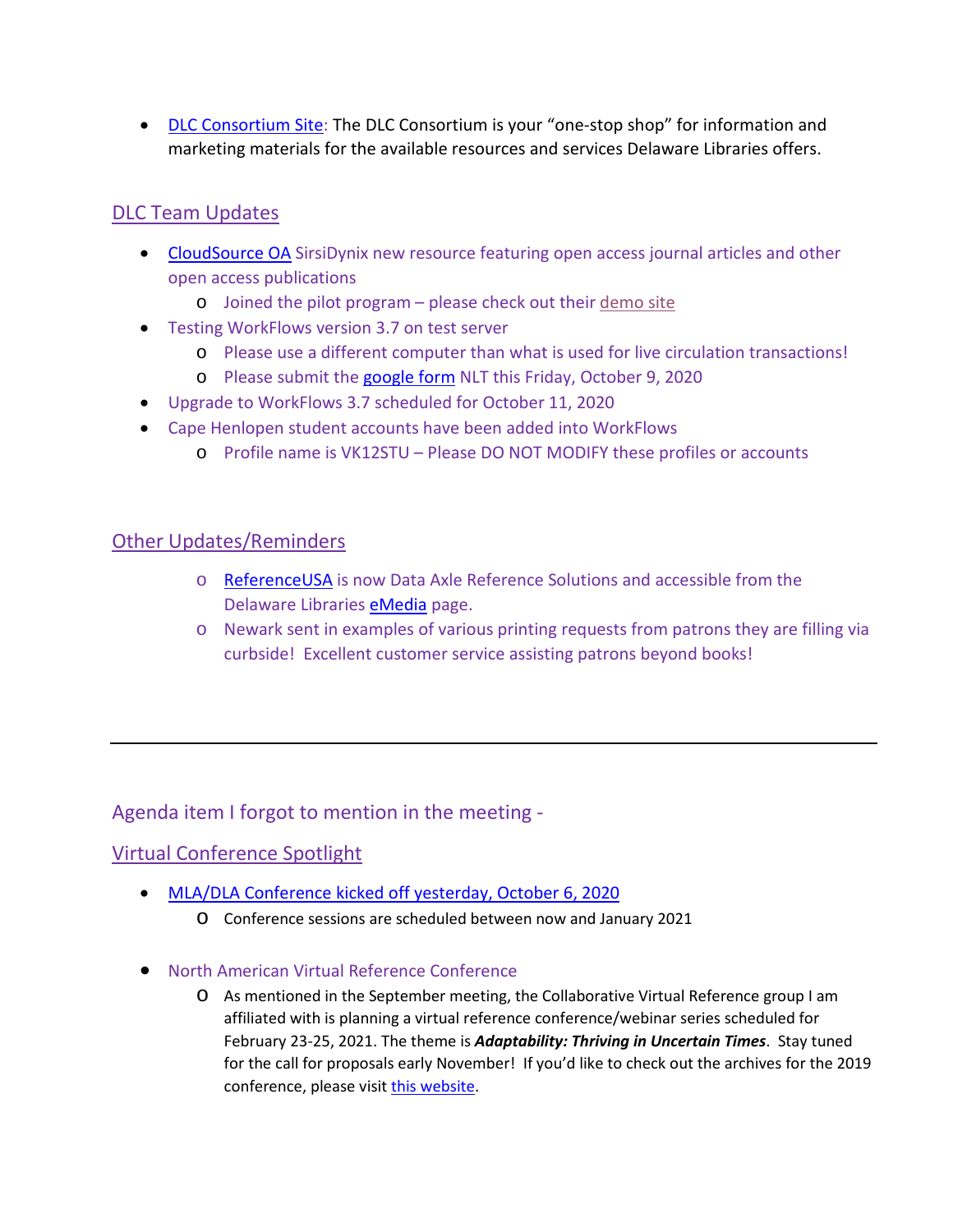# Next meeting – Wednesday, November 4, 11:30-12:30pm

# Please register through LibCal\*: <https://delawarelibraries.libcal.com/event/7199109>

\*Note - If you do not register for the event, you will not receive a reminder email with the meeting links nor possibly the meeting notes\*\*. For security purposes, the meeting password may be changed, so please do check your email for the most recent/current meeting links.

\*\*meeting notes are sent out to all registered participants and those on the Reference Listserv email distribution list.

# (Broken Record) Reminders

- Please [email me](mailto:missy.williams@lib.de.us) any topics you'd like presented at a future Reference meeting.
- Please feel free to use the [Reference listserv distribution email](mailto:reference@listserv.lib.de.us) to reach out to your colleagues, share information, or ask for assistance with an AaLDE ticket or other reference/research question.
- [Online Reference Tracker Form](https://de.countingopinions.com/s/feedback/index.php?survey_id=598&loc_id=en_CA) Please follow local procedure to capture statistics by logging all your phone calls from patrons (e.g., on a printed out tally sheet that the numbers are later entered into the online Reference Tracker)!! This is an important way to capture patron interaction, since libraries are closed and it provides a way to track what type of questions patrons are asking outside of AaLDE & social media platforms (which also should be notated in the Reference tracker or program statistics!).
	- o Forms are located on the [Ask a Librarian Staff Support Site](https://aalstaff.lib.de.us/resources/) under the Resources tab and on the [DLC Consortium Site.](https://consortium.lib.de.us/)
- Unite Delaware please [email me](mailto:missy.williams@lib.de.us) if you'd like to sign up to participate.
- 30-minute phone consultations with a job services specialist or social worker are available to patrons via [Make an Appointment](https://delawarelibraries.libcal.com/appointments/) option under the Services tab on the Delaware Libraries [website](https://lib.de.us/) (click on the arrow)
- Helpful Resources and/or LibGuides:
	- [helpdesk@lib.de.us](mailto:helpdesk@lib.de.us)
	- <https://consortium.lib.de.us/>
	- [Reopening LibGuide](https://guides.lib.de.us/delibraries/COVID-19/reopening)
	- [COVID-19 LibGuide](https://guides.lib.de.us/delibraries/COVID-19) for staff
	- Google spreadsheet with closure information<https://tinyurl.com/DLC-C19>